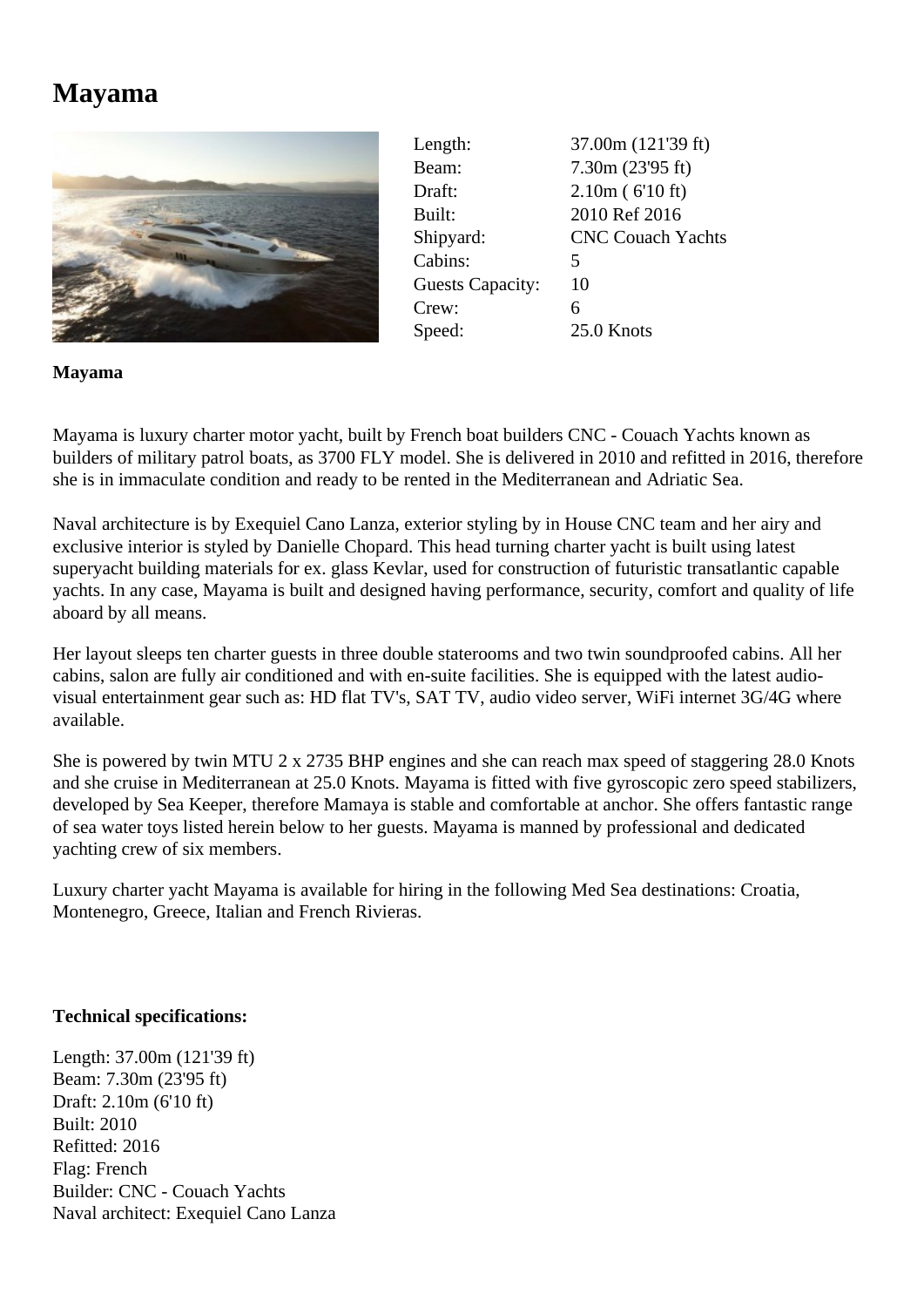Interior design: Danielle Chopard Classification: Bureau Veritas - BV Hull material: GRP GT: 195 T Displacement: 129 T Engines: 2 x 2735 BHP MTU 12V4000M90 Generators: 2 x 70 kW Kohler Fuel consumption: 750 liters/hr Fuel capacity: 17.500 liters Water capacity: 4.000 liters + RO Water makers Bow and stern thrusters: Yes Stabilizers: Sea Keeper Air Conditioning: Yes with individual controls in the cabins Top speed: 28.0 Knots Cruising speed: 25.0 Knots Range: 2.000 Nautical Miles @ 12.0 Knots Cabins:  $5 (3 \times \text{double} + 2 \times \text{twin})$ Guests: 10 Crew: 6 WiFi 3G/4G Jacuzzi

Tender and sea toys:

1 x Zodiac 4.70m with 100 BHP o/b engine 1 x Kawasaki Ultra X Jet Ski with 260 BHP Engine 4 x Sea bobs Cayago F5 (1 x F5) 4 x Stand up paddle boards 3 x Kayaks Water skis Wake board Doughnut Banana **Butterfly** Snorkeling Gear Diving gear - RDV diving ONLY! Jelly Fish pool (optional) Hydraulic swimming platform Bar with BBQ

Images